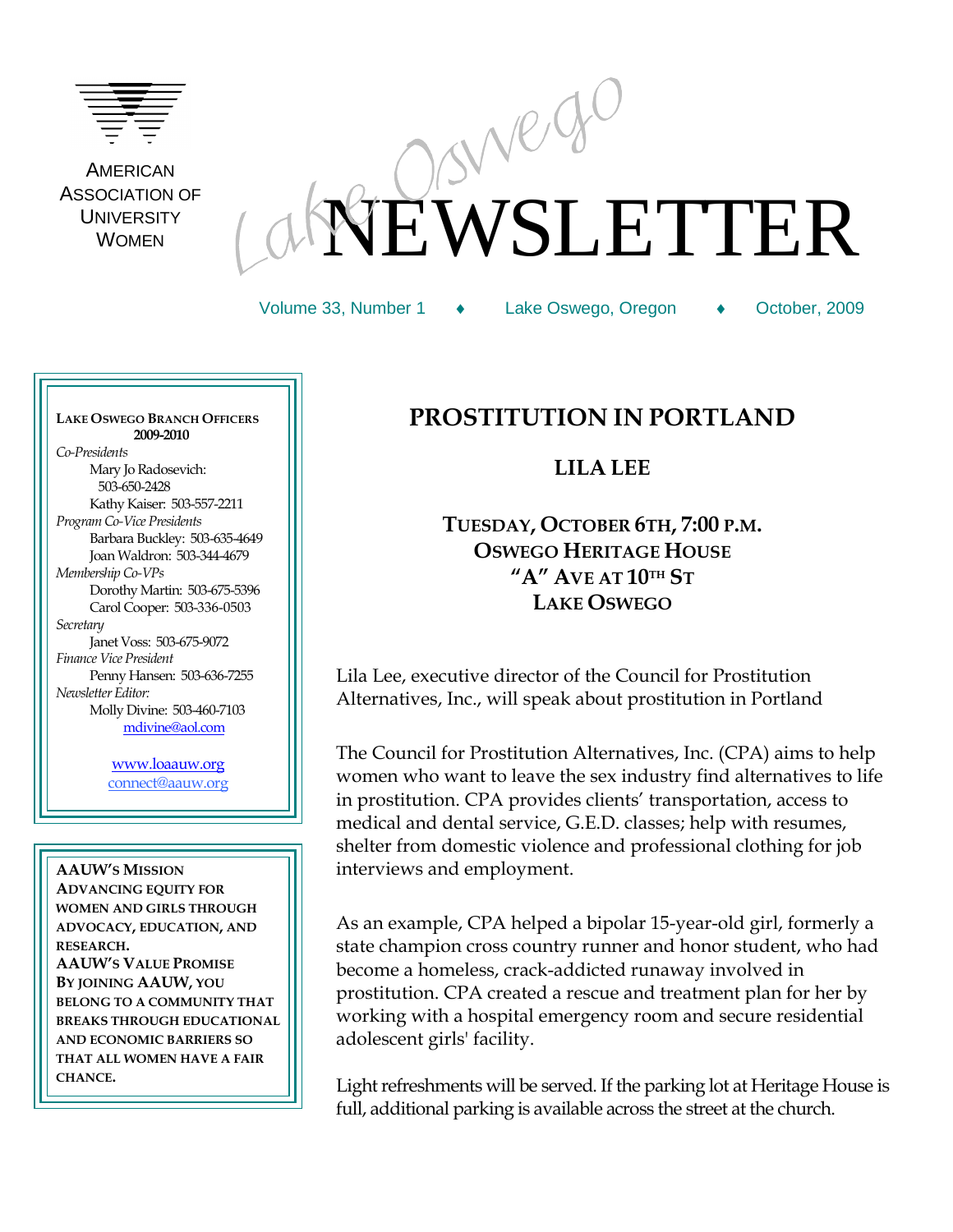

# **BRANCH BUZZ**

**MaryJo Radosevich, Co-President**

**On September 12th, as the seasonal change teased the air we kicked off our first fall 2009 Branch meeting. Energy was palpable as Lake Oswego's AAUW members eagerly reconnected after the summer recess. Sandra Hoover's table of hospitality offered us the bounty of baked specialties from Joan Waldron and Jane Taft.** 

**Our speaker, Ramzan Magamedov provided an energizing and timely perspective on financial markets and the volatile economic landscape in his 'Money Matters' presentation. His speech was particularly timely juxtaposed to the information shared by our Public Policy Chair, Clare Engel as she had just outlined the continued financial wage gap between men and women. It is well documented that pay parity it still an issue in the United States. Startling but perhaps not surprising, across the country there are significant pay variances between states. According to Clare's research, Wyoming holds the dubious distinction of the most disparity; women earn** 

**only two thirds or 67 cents on the dollar of their male counterpart. The smallest pay gap seems to be in Washington D.C., a twelve cent differential. Wonder if the quantity of attorneys or potential lawsuits in D.C. has an affect? AAUW's goals support continued commitment to addressing this issue on a national level.** 

**Our Branch goals, developed at our summer planning session, align with AAUW's overall mission. In addition, and through our fund raising efforts we include a special local commitment to provide a \$1,000. scholarship to a woman pursuing her bachelor degree at Marylhurst University. Secondly we agreed to give a Branch donation of \$500. to EF and LAF. A third goal is to attain our Branch membership level at 90 or higher. Our ability to successfully reach these goals depends on each of us.** 

**You have an opportunity to lead, organize or assist other members with the annual December Gala or the April Tea and Talent event. These are our two key fund raising and social events that make it possible to make a Branch gift to EF/LAF, to provide a local scholarship and to meet our operational needs. On behalf of the Board, I invite you to imagine, innovate and include new members as we move forward this year. We are counting on you for new ways to achieve these goals.** 

**NEXT BOARD MEETING TUESDAY, OCTOBER 27TH 7:15 P.M. MARYLHURST LIBRARY**

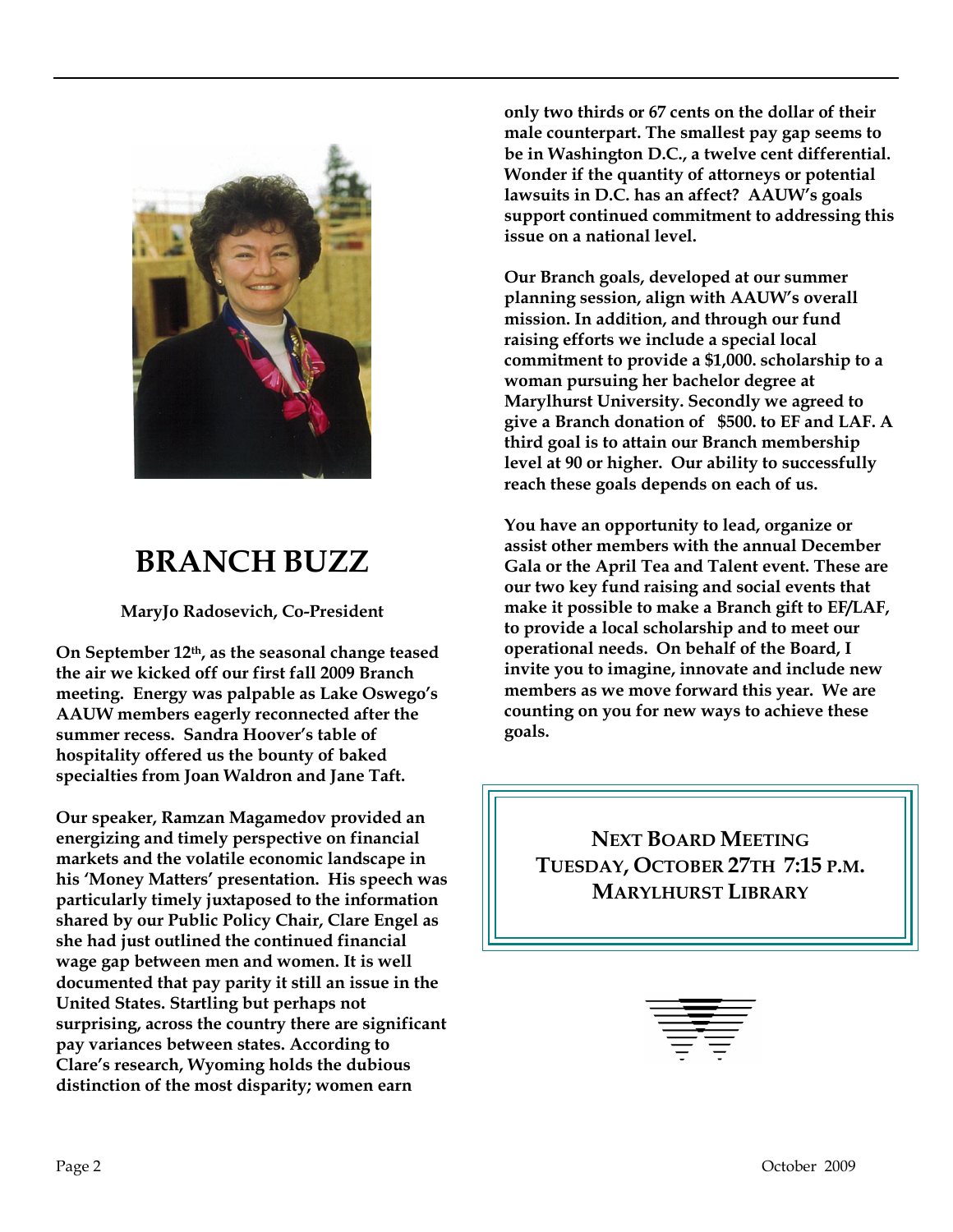## **MEMBER UPDATES**

*By Carol Cooper and Dorothy Martin*

Directory Changes and Additions

Joan Case - email is ajcjfc@hotmail.com Elaine Limbaugh - drop email address Joan Waldron - email is Waldron@gmail.com

On the page of Appointed Branch Officers

Add Molly Divine as Newsletter Editor Her phone number to use is 503-460-7103 For both Newsletter and E.F/LAF listing

We welcome new Members

Menoush Brown (Dave) 2373 Taylor Drive West Linn, OR 97068 503-557-7207 cell- 503-680-2900 menoush.brown@edwardjones.com Portland State Univ. B.A. Finance, M.A. Math

Garlene Logan P.O. Box 189 Hubbard, OR 97032 503-981-4932 garlenelogan@hotmail.com Univ. of Oregon B.S. Psychology Univ. of Oregon M.B.A Finance

#### Returning Member

Phyllis Tanner 2050 Riverknott Ct West Linn, OR 97068 503-723-5550 cell - 503-680-0710 phyllisotaner@aol.com Please check your directory for any errors in your listing and send any corrections to Dorothy Martin, pdmartin@teleport.com or please contact her by phone or mail.

**NEWS ABOUT EF/LAF By Nancy Fenton, EF/LAF Chair, OR From AAUW Oregon News, Fall Issue September 2009**

American Association of University Women (AAUW) sponsored teen girls of the College Dreams program to attend a two-week camp of Natural History and Environmental Education with two field instructors from the Siskiyou Field Institute near Grants Pass. These camps were developed with a Community Action Grant from AAUW, the only one awarded in Oregon this year. The Field Institute camp was held July 6 through 17. The participants learned "ology" jobs available in the fields of science, studied botany, birding, local habitats, what lives in creeks, compass and map, personal ecology, the 10 Essentials, Leave No Trace Ethics, team work and open communication, all while journaling their adventures as they hiked around the peaks and valleys of Deer Creek Center's 850 acres.

During the second week, the girls participated in intensive fieldwork removing invasive weeds; trail maintenance, stream and water quality testing, as well as constructing a youth programs geology display. These girls really know their stuff. From July 13 through 24, six girls from College Dreams also participated in a two-week program with Wildlife Images, a wild animal rehabilitation center near Grants Pass.

#### **CONTRIBUTION REPORTING CHANGES**

Changes have been made in the way Educational Foundation contributions are reported. EF and LAF contributions will now be reported on the same revised 2009 Contribution Form. Individual checks should be made out to "AAUW Funds" for tax deductible contributions or "AAUW Action Fund" for non-tax deductible contributions.

Please contact Nancy Fenton at oscarlee@ grants pass.com with questions, or branch member Molly Divine at [mdivine@aol.com.](mailto:mdivine@aol.com)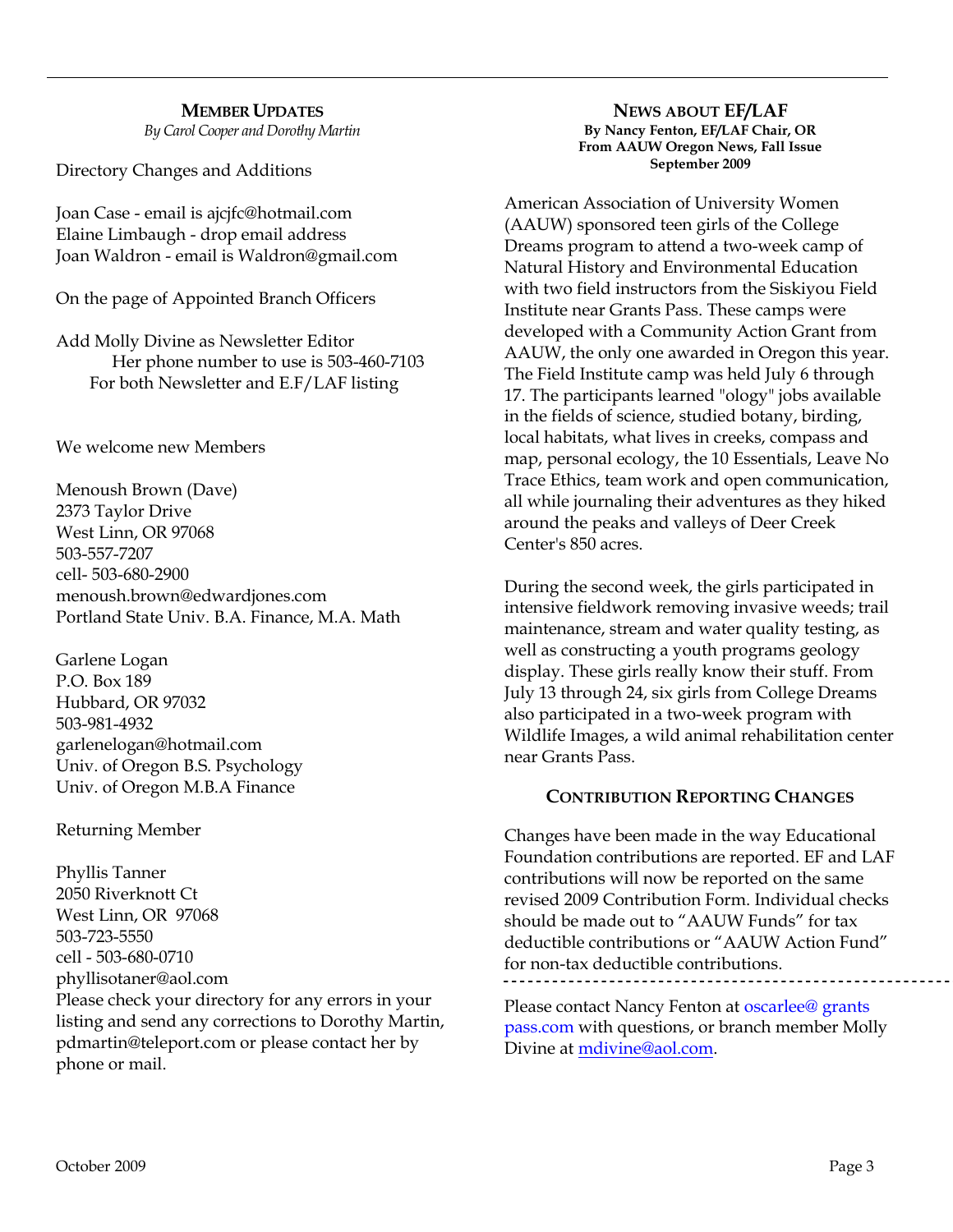#### **TUESDAY MORNING BOOKS**

**4th Tuesday at 9:45 p.m.**

For more information about this group, contact Ann Pritchard at 503-670-7934 o[r annpritchard@comcast.net.](mailto:annpritchard@comcast.net)

#### **INTERPRETIVE BOOKS**

3<sup>rd</sup> Thursday at 9:30 a.m.

October 15: 9:30 a.m. Hostess: Bettirae Willis Leader: Cackie Kyle Book: *Lemon Tree* by Sandy Tolan

For more information, please contact Laura Eyer at 503- 982-3522 or eyerfamily@wbcable.net

#### **THURSDAY EVENING BOOKS**

#### **4th Thursday at 7:30 p.m.**

October 22: 7:30 p.m. Hostess: Molly Divine Intro: Suzanne Kaveckis Book: *My Stroke of Insight*, by Jill Taylor

For more information, contact co-chairs Sandra Hoover at 503-635-0952 or Suzanne Kaveckis at 503-678-1641.

#### **FRIDAY BOOKS**

#### **4th Friday at 10:00 a.m.**

New members are most welcome to join this book group that meets on the fourth Friday of the month at 10:00 a.m. Call Martha Dean at 503-697-0561 if you would like more information.

#### **MOVIE GROUP**

#### **2ND TUESDAY,TIMES VARY**

Meets second Tuesdays of the month. Call Ann Pritchard at 503-670-7934 or JoAnn Frost at 503-624-0871 for more information.

#### **PORTLAND CENTER STAGE**

For more information, please call Betty Barber at 503-675- 0594, o[r barberbc@yahoo.com.](mailto:barberbc@yahoo.com) 

#### **LAFFALOT BRIDGE**

#### **2nd and 4th Mondays at 1 p.m. – 4 p.m.**

For more information, or if you'd like to be added to our email list, please contact JoAnn Frost at [ldfrost@spiritone.com](mailto:ldfrost@spiritone.com) or 503-624-0871.

#### **FOURTH WEDNESDAY BRIDGE**

#### **4th Wednesday at 1:00 p.m.**

Call Betty Hittle at 503-636-7034 for more information about this bridge group that meets at 1:00 p.m. on the fourth Wednesday of the month.

#### **EAT ETHNIC**

#### **3 rd Tuesday at 6:30 p.m.**

This group of singles and couples meets on the third Tuesday night every month, at 6:30 p.m., to enjoy dinner at an ethnic restaurant.

If you would like to be added to the email or telephone list for this group, please contact Susan Hornung at 503- 635-4893 o[r susanhornung@hotmail.com.](http://mailcenter.comcast.net/wmc/v/wm/45FDFA22000D96810000035A22007503309B9D0E08050C01049B0A020E06?cmd=ComposeTo&adr=susanhornung%40hotmail%2Ecom&sid=c0) Some members just like to hear from me each month. New members are welcome; you can come to any dinner without the obligation to attend any others.